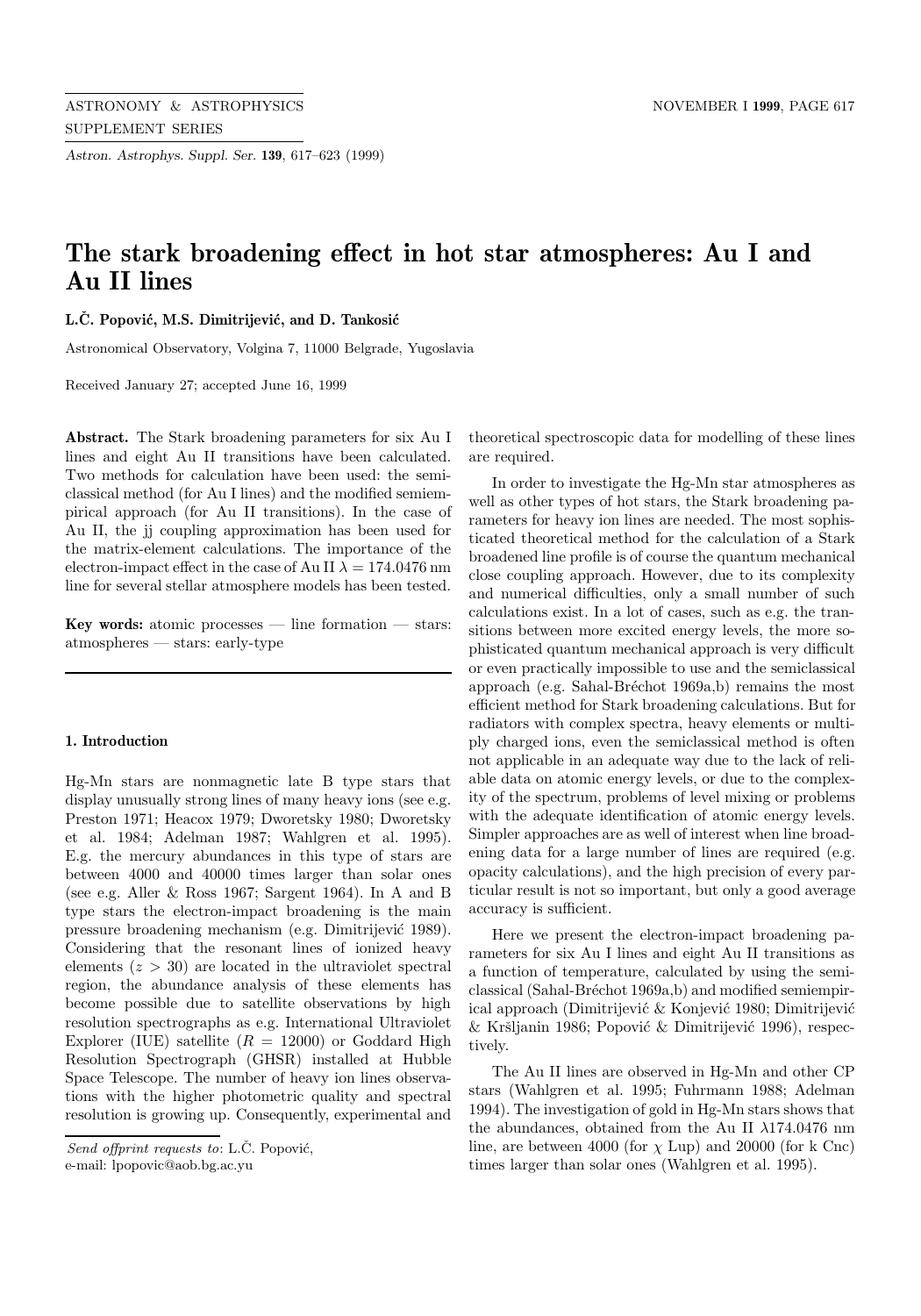

**Fig. 1.** Thermal Doppler and Stark widths for Au II  $(\lambda = 174.048$  nm) line as functions of optical depth for an A type star ( $T_{\text{eff}} = 10000 \text{ K}$ ,  $\log g = 4$ )

Since a sufficiently complete set of reliable atomic data needed for the application of the full semiclassical - perturbation approach (Sahal-Bréchot 1969a,b) in an adequate way does not exist, the modified semiempirical method (Dimitrijević & Konjević 1980; Dimitrijević & Kršljanin 1986; Popović  $\&$  Dimitrijević 1996) has been used for Stark broadening calculation of Au II lines, whereas for Au I lines the more sophisticated semiclasical perturbation approach (Sahal-Bréchot 1969a,b) has been applied.

## **2. Results and discussion**

For Au I spectral lines Stark broadening parameters, the full semiclassical perturbation formalism (Sahal-Bréchot 1969a,b), has been applied. A summary of the formalism for neutral emitters is given in Dimitrijević  $\&$  Sahal-Bréchot (1984), and for ionized in Dimitrijević et al. (1991) and Dimitrijević & Sahal-Bréchot (1996). We note here that the inelastic collision contribution is included in the ion-impact line widths.

Energy levels for Au I lines have been taken from Moore (1971). Oscillator strengths have been calculated by using the method of Bates & Damgaard (1949) and the tables of Oertel & Shomo (1968). For higher levels, the method described by Van Regemorter et al. (1979) has been used. In addition to electron-impact full halfwidths and shifts, Stark-broadening parameters due to proton-, and He II- impacts have been calculated. Our results for six Au I lines are shown in Table 1, for perturber densities  $10^{15} - 10^{19}$  cm<sup>-3</sup> and temperatures  $T = 2500 - 50000$  K. We also specify a parameter  $C$  (Dimitrijević  $\&$  Sahal-Bréchot 1984), which gives an estimate for the maximum



**Fig. 2.** Same as in Fig. 1, but for DA ( $T_{\text{eff}} = 10000 \text{ K}$ ,  $\log g = 6$ , curves with circles) and DB ( $T_{\text{eff}} = 15000 \text{ K}$ ,  $\log g = 7$ ) white dwarfs

perturber density for which the line may be treated as isolated when it is divided by the corresponding full width at half maximum. For each value given in Table 1, the collision volume  $(V)$  multiplied by the perturber density  $(N)$ is much less than one and the impact approximation is valid (Sahal-Bréchot 1969a,b). Values for  $NV > 0.5$  are not given and values for  $0.1 < NV < 0.5$  are denoted by an asterisk. Tabulated Stark broadening parameters are linear with perturber density for perturber densities lower than  $10^{15}$  cm<sup>-3</sup>. The accuracy of the semiclasical method is  $\pm 30\%$  (Griem 1974). When the impact approximation is not valid, the ion broadening contribution may be estimated by using quasistatic approach (Sahal-Bréchot 1991) and Griem 1974). In the region between, where neither of these two approximations is valid, a unified type theory should be used. For example in Barnard et al. (1974), a simple analytical formulas for such a case are given. The accuracy of the results obtained decreases when broadening by ion interactions becomes important.

For Au II spectral lines, the electron-impact broadening calculation has been performed within the modified semiempirical approach. Considering the very complex spectrum of Au II, the jj coupling approximation for matrix-element calculation has been used. The needed atomic data for calculation have been taken from Rosberg & Wyart (1996). In Table 2, the electron-impact parameteres for eight Au II transitions as a function of temperature for an electron density of  $N_e = 10^{17}$  cm<sup>3</sup> are presented. The average accuracy of the MSE method is  $\pm$  50% (Dimitrijević & Konjević 1980).

In order to see the influence of Stark broadening mechanism for gold spectral lines in stellar plasma, we have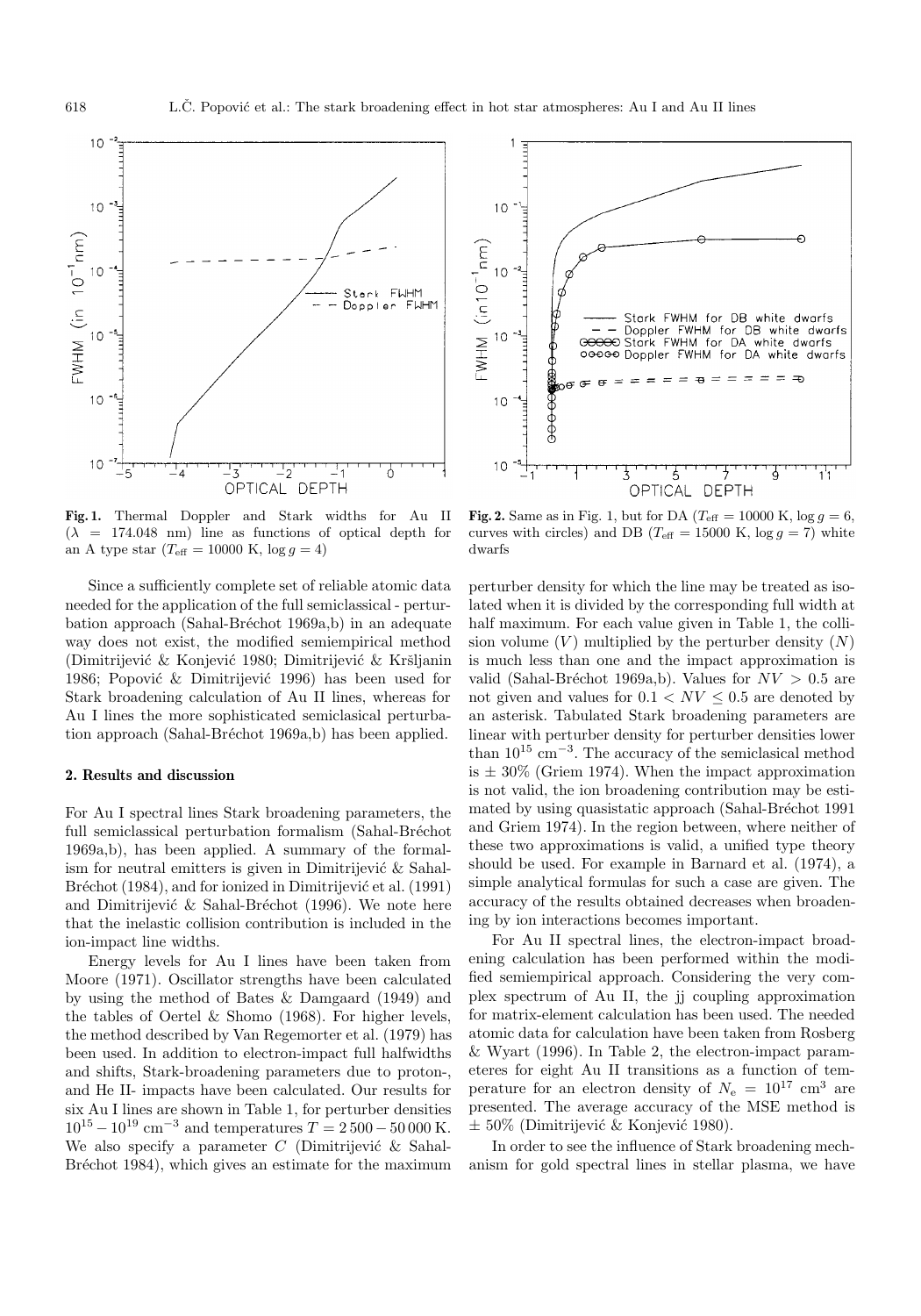calculated the Stark widths for Au II  $\lambda = 174.0476$  nm throught the different models of stellar atmospheres. In Figs. 1 and 2, the electron-impact and thermal Doppler widths as function of optical depth for Kurucz's (1979) A type star ( $T_{\text{eff}} = 10000 \text{ K}$ ,  $\log g = 4$ ) and models of DA  $(T_{\text{eff}} = 10000 \text{ K}, \log g = 6)$  and DB  $(T_{\text{eff}} = 15000 \text{ K},$  $\log g = 7$ ) white dwarf atmospheres (Wickramasinghe 1972) are presented. As one can see from Fig. 1, for the case of hot A type star, in photospheric layers the line width due to Stark broadening is one order of magnitude larger than the width due to the thermal Doppler mechanism. In higher layers of the stellar atmosphere ( $\tau \approx -4$ ) however, the thermal Doppler mechanism is more important. In the case of white dwarf atmospheres (see Fig. 2) the Stark broadening mechanism is important in all layers of atmospheres and in deeper atmosphere layers the Stark width is two or three order of magnitude larger than thermal Doppler width. For the three here considered atmosphere models Stark broadening effect should be taken into account in abundance determination and other investigations of stellar plasmas.

Acknowledgements. This work is a part of the project "Astrometrical, Astrodynamical and Astrophysical Investigations", supported by Ministry of Science and Technology of Serbia.

## **References**

- Adelman S.J., 1987, MNRAS 228, 573
- Adelman S.J., 1994, MNRAS 266, 97
- Aller L.H., Ross J.E., 1967, The Magnetic and Related Stars,

Cameron R.C. (ed.). Baltimor, p. 339

- Barnard A.J., Cooper J., Smith E.W., 1974, JQSRT 14, 1025
- Bates D.R., Damgaard A., 1949, Trans. Roy. Soc. London, Ser. A 242, 101
- Dimitrijević M.S., 1989, Bull. Obs. Astron. Belgrade 140, 111
- Dimitrijević M.S., Konjević N., 1980, JQSRT 24, 454
- Dimitrijević M.S., Kršljanin V., 1986, A&A 165, 269
- Dimitrijević M.S., Sahal-Bréchot S., 1984, JQSRT 31, 301
- Dimitrijević M.S., Sahal-Bréchot S., 1996, Phys. Scr. 54, 50
- Dimitrijević M.S., Sahal-Bréchot S., Bommier V., 1991, A&AS 89, 581
- Dworetsky M.M., 1980, A&A 84, 350
- Dworetsky M.M., Storey P.J., Jacobs J.M., 1984, Phys. Scr. 8, 39
- Griem H.R., 1974, Spectral Line Broadening by Plasmas. Academic Press, New York
- Heacox W.D., 1979, ApJSS 41, 675
- Fuhrmann K., 1988, ESA Spec. Publ 281, 1, 405
- Kurucz R.L., 1979, ApJSS 40, 1
- Moore C.E., 1971, Atomic Energy Levels Vol. III, NSRDS-NBS 35, Washington
- Oertel G.K., Shomo L.P., 1968, ApJSS 16, 175
- Preston G.W., 1971, PASP 83, 571
- Popović L.Č., Dimitrijević M.S., 1996, Phys. Scr. 53, 325
- Rosberg M., Wyart J.-F., 1996, Phys. Scr. 55, 690
- Sahal-Bréchot S., 1969a, A&A 1, 91
- Sahal-Bréchot S., 1969b, A&A 2, 322
- Sahal-Bréchot S., 1991, A&A 245, 322
- Sargent W.L., 1964, ARA&A 2, 297
- Van Regemorter H., Hoang Binh Dy, Prud'homme M., 1979, J. Phys. B 12, 1073
- Wahlgren G.M., Leckrone D.S., Johansson S.G., Rosberg M., Brage T., 1995, ApJ 444, 438
- Wickramasinghe D.T., 1972, Mem. R. Astron. Soc. 76, 129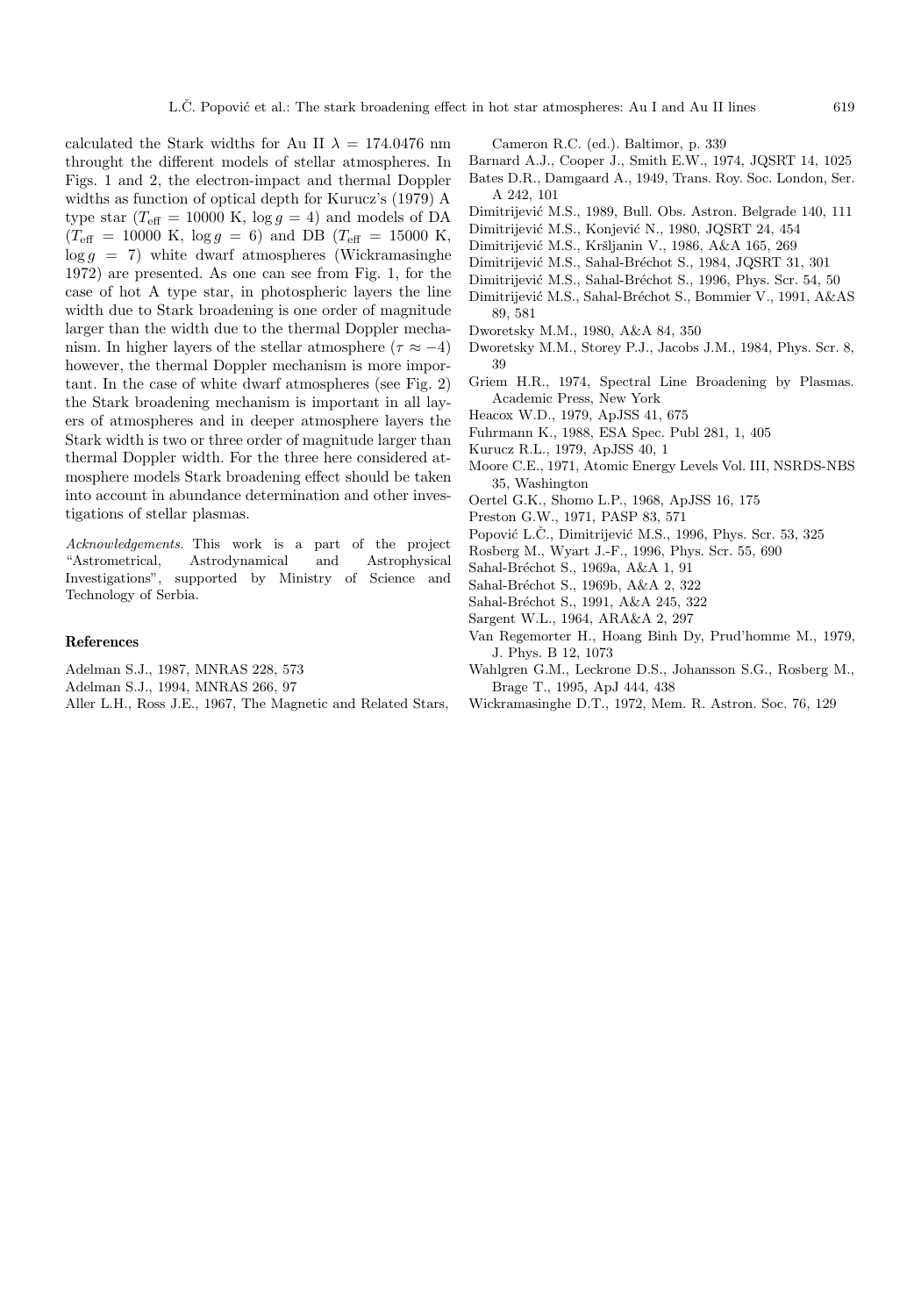**Table 1.** This table shows electron-, proton-, and He II- impact broadening parameters for Au I, calculated within the full semiclassical perturbation approach (Sahal-Bréchot 1969a,b) for perturber densities of  $10^{15} - 10^{19}$  cm<sup>-3</sup> and temperatures from 2 500 up to 50 000 K. Transitions and averaged wavelengths for the multiplet (in nm) are also given. By dividing C by the corresponding full width at half maximum (Dimitrijević et al. 1991), we obtain an estimate for the maximum perturber density for which the line may be treated as isolated and tabulated data may be used. The asterisk identifies cases for which the collision volume multiplied by the perturber density (the condition for validity of the impact approximation) lies between 0.1 and 0.5. Stark broadening parameters for densities lower than tabulated, are linear with perturber density

| PERTURBER DENSITY=         | $1.E+15cm-3$     |               |               |               |                                     |                |
|----------------------------|------------------|---------------|---------------|---------------|-------------------------------------|----------------|
| PERTURBERS ARE:            | <b>ELECTRONS</b> |               | PROTONS       |               |                                     | IONIZED HELIUM |
| T(K)<br>TRANSITION         | W(0.1nm)         | d(0.1nm)      | W(0.1nm)      | d(0.1nm)      | W(0.1nm) d(0.1nm)                   |                |
|                            |                  |               |               |               |                                     |                |
| $6s2S-6p2Po1/2$<br>2500.   | $0.144E-03$      | $0.602E - 04$ | $0.957E - 04$ | $0.166E - 04$ | $0.955E-04$                         | $0.132E-04$    |
| Au I 267.67 nm 5000.       | $0.167E-03$      | $0.690E - 04$ | $0.959E-04$   | $0.186E - 04$ | $0.956E-04$                         | $0.148E - 04$  |
| $C = 0.12E + 19$<br>10000. | $0.175E-03$      | 0.701E-04     | $0.961E-04$   | $0.210E-04$   | $0.957E-04$                         | $0.167E-04$    |
| 20000.                     | $0.191E-03$      | $0.627E - 04$ | $0.964E-04$   | $0.236E-04$   | $0.959E-04$                         | $0.188E - 04$  |
| 30000.                     | $0.213E-03$      | 0.496E-04     | $0.966E - 04$ | $0.252E - 04$ | $0.960E-04$                         | $0.201E - 04$  |
| 50000.                     | $0.259E - 03$    | $0.360E - 04$ | $0.970E - 04$ | $0.275E - 04$ | $0.962E - 04$                       | $0.219E-04$    |
|                            |                  |               |               |               |                                     |                |
| $6s2S-6p2Po3/2$<br>2500.   | $0.164E-03$      | $0.101E-03$   | $0.104E-03$   | $0.278E - 04$ | $0.103E-03$                         | $0.221E - 04$  |
| Au I 242.87 nm 5000.       | $0.192E-03$      | $0.120E-03$   | $0.105E-03$   | $0.313E-04$   | $0.104E-03$                         | $0.249E - 04$  |
| $C = 0.79E + 18$           |                  |               | $0.106E-03$   |               |                                     |                |
| 10000.                     | $0.209E-03$      | $0.132E-03$   |               | $0.352E-04$   | $0.104E-03$                         | $0.280E - 04$  |
| 20000.                     | $0.230E-03$      | $0.133E-03$   | $0.107E-03$   | $0.396E - 04$ | $0.105E - 03$                       | $0.315E-04$    |
| 30000.                     | $0.254E-03$      | $0.134E-03$   | $0.108E-03$   | $0.424E - 04$ | $0.105E - 03$                       | 0.338E-04      |
| 50000.                     | $0.295E-03$      | $0.109E-03$   | $0.109E-03$   | $0.462E-04$   | $0.106E-03$                         | $0.368E-04$    |
|                            |                  |               |               |               |                                     |                |
| 6s2S-7p2Po1/2<br>2500.     | $0.117E-02$      | $0.844E-03$   | $0.381E-03$   | $0.217E-03$   | $0.356E - 03$                       | $0.171E-03$    |
| Au I 166.58 nm 5000.       | $0.131E-02$      | $0.965E - 03$ | $0.400E - 03$ | $0.248E-03$   | $0.368E - 03$                       | $0.196E-03$    |
| $C = 0.53E + 17$<br>10000. | $0.145E-02$      | $0.100E-02$   | $0.422E-03$   | $0.282E - 03$ | $0.382E - 03$                       | $0.223E - 03$  |
| 20000.                     | $0.160E-02$      | $0.917E-03$   | $0.448E-03$   | $0.319E-03$   | $0.400E - 03$                       | $0.253E - 03$  |
| 30000.                     | 0.171E-02        | $0.805E-03$   | $0.466E - 03$ | $0.342E - 03$ | $0.413E-03$                         | $0.272E-03$    |
| 50000.                     | $0.184E-02$      | $0.672E-03$   | $0.491E-03$   | $0.373E - 03$ | $0.430E - 03$                       | $0.297E-03$    |
|                            |                  |               |               |               |                                     |                |
| $6s2S-7p2Po3/2$<br>2500.   | $0.154E-02$      | $0.114E-02$   | $0.454E-03$   | $0.290E - 03$ | $0.412E-03$                         | $0.228E-03$    |
| Au I 164.67 nm 5000.       | $0.172E-02$      | $0.127E-02$   | $0.483E-03$   | $0.333E-03$   | $0.432E-03$                         | $0.263E-03$    |
| $C = 0.33E + 17$<br>10000. | $0.187E-02$      | $0.127E-02$   | $0.517E-03$   | $0.379E-03$   | $0.456E - 03$                       | $0.300E - 03$  |
| 20000.                     | $0.202E-02$      | $0.113E-02$   | 0.558E-03     | $0.430E - 03$ | $0.484E - 03$                       | $0.341E-03$    |
|                            |                  |               |               | $0.461E-03$   | $0.503E - 03$                       | $0.366E-03$    |
| 30000.                     | $0.212E-02$      | $0.990E-03$   | $0.586E - 03$ |               |                                     |                |
| 50000.                     | $0.222E-02$      | $0.825E-03$   | $0.626E-03$   | $0.503E-03$   | $0.530E-03$                         | $0.400E - 03$  |
|                            |                  |               |               |               | $0.699E-03$ * 0.108E-02 * 0.542E-03 |                |
| $6s2S-8p2Po1/2$<br>2500.   | $0.403E - 02$    | $0.288E - 02$ | $0.119E-02$   |               |                                     |                |
| Au I 150.14 nm 5000.       | $0.453E-02$      | $0.326E - 02$ | $0.126E-02$   | $0.817E-03$   | $0.114E-02$                         | $0.640E-03$    |
| $C = 0.19E + 17$<br>10000. | $0.501E-02$      | $0.327E-02$   | $0.134E-02$   | $0.939E - 03$ | $0.119E-02$                         | $0.740E-03$    |
| 20000.                     | $0.558E - 02$    | $0.279E-02$   | $0.144E-02$   | $0.107E - 02$ | $0.126E-02$                         | $0.847E-03$    |
| 30000.                     | $0.600E-02$      | $0.242E-02$   | $0.150E-02$   | $0.115E-02$   | $0.131E-02$                         | $0.913E-03$    |
| 50000.                     | $0.642E-02$      | $0.201E-02$   | $0.160E-02$   | $0.126E-02$   | $0.137E - 02$                       | $0.100E-02$    |
|                            |                  |               |               |               |                                     |                |
| $6s2S-8p2Po1/2$<br>2500.   | $0.550E-02$      | $0.396E - 02$ | $0.146E-02$   |               | $0.949E-03 * 0.129E-02 * 0.731E-03$ |                |
| Au I 149.45 nm 5000.       | $0.605E-02$      | $0.432E-02$   | $0.157E-02$   |               | 0.112E-02 *0.137E-02 *0.872E-03     |                |
| $C = 0.12E + 17$<br>10000. | $0.651E-02$      | $0.419E-02$   | $0.170E-02$   | $0.129E-02$   | $0.146E-02$                         | $0.102E-02$    |
| 20000.                     | $0.705E - 02$    | $0.346E - 02$ | $0.185E - 02$ | $0.147E-02$   | $0.157E-02$                         | 0.117E-02      |
| 30000.                     | 0.741E-02        | $0.297E-02$   | 0.196E-02     | $0.159E - 02$ | $0.164E-02$                         | $0.126E-02$    |
| 50000.                     | 0.770E-02        | $0.246E-02$   | 0.210E-02     | 0.174E-02     | $0.175E-02$                         | $0.138E-02$    |
| PERTURBER DENSITY=         | $1.E+16cm-3$     |               |               |               |                                     |                |
| $6s2S-6p2Po1/2$<br>2500.   | $0.144E-02$      | $0.600E-03$   | $0.956E-03$   | $0.163E - 03$ | $0.952E-03$                         | $0.129E-03$    |
| 5000.<br>Au I 267.67 nm    | $0.167E-02$      | $0.688E-03$   | $0.958E-03$   | $0.185E-03$   | $0.955E - 03$                       | $0.146E-03$    |
| $C = 0.12E + 20$<br>10000. | $0.175E - 02$    | $0.700E-03$   | $0.961E-03$   | $0.209E-03$   | $0.957E-03$                         | $0.166E-03$    |
| 20000.                     | $0.191E-02$      | $0.627E-03$   | $0.964E-03$   | $0.235E-03$   | $0.959E-03$                         | $0.187E - 03$  |
|                            |                  |               |               | $0.251E-03$   | $0.960E-03$                         | $0.200E - 03$  |
| 30000.                     | $0.213E-02$      | $0.496E-03$   | $0.966E-03$   |               | $0.962E-03$                         | $0.218E-03$    |
| 50000.                     | $0.259E - 02$    | $0.360E-03$   | $0.970E-03$   | $0.274E - 03$ |                                     |                |
|                            |                  |               |               |               | $0.103E-02$                         | $0.214E-03$    |
| $6s2S-6p2Po3/2$<br>2500.   | $0.164E-02$      | $0.101E-02$   | 0.104E-02     | 0.271E-03     |                                     | $0.244E-03$    |
| Au I 242.87 nm<br>5000.    | $0.192E-02$      | $0.119E-02$   | $0.105E-02$   | 0.308E-03     | $0.104E-02$                         |                |
| $C = 0.79E + 19$<br>10000. | $0.209E-02$      | $0.132E-02$   | $0.106E-02$   | 0.349E-03     | $0.104E-02$                         | $0.277E-03$    |
| 20000.                     | $0.230E - 02$    | $0.133E-02$   | $0.107E-02$   | $0.394E - 03$ | $0.105E-02$                         | $0.313E-03$    |
| 30000.                     | $0.254E-02$      | $0.134E-02$   | $0.108E-02$   | $0.422E - 03$ | $0.105E-02$                         | $0.336E - 03$  |
| 50000.                     | $0.295E - 02$    | $0.109E-02$   | $0.109E-02$   | $0.461E-03$   | $0.106E-02$                         | $0.367E-03$    |
|                            |                  |               |               |               |                                     |                |
| $6s2S-7p2Po1/2$<br>2500.   | $0.117E-01$      | $0.820E - 02$ | $0.377E-02$   |               | 0.193E-02 *0.348E-02 *0.147E-02     |                |
| Au I 166.58 nm 5000.       | 0.131E-01        | $0.949E-02$   | 0.398E-02     |               | $0.231E-02$ *0.365E-02 *0.179E-02   |                |
| $C = 0.53E + 18$<br>10000. | $0.145E-01$      | 0.993E-02     | $0.421E-02$   | $0.270E - 02$ | 0.381E-02                           | $0.212E-02$    |
| 20000.                     | $0.160E-01$      | $0.916E-02$   | $0.448E-02$   | $0.310E-02$   | $0.400E-02$                         | $0.245E - 02$  |
| 30000.                     | 0.171E-01        | $0.804E - 02$ | $0.466E-02$   | $0.335E-02$   | $0.412E-02$                         | $0.265E - 02$  |
| 50000.                     | $0.184E - 01$    | $0.671E-02$   | $0.491E-02$   | $0.368E - 02$ | $0.430E-02$                         | $0.292E - 02$  |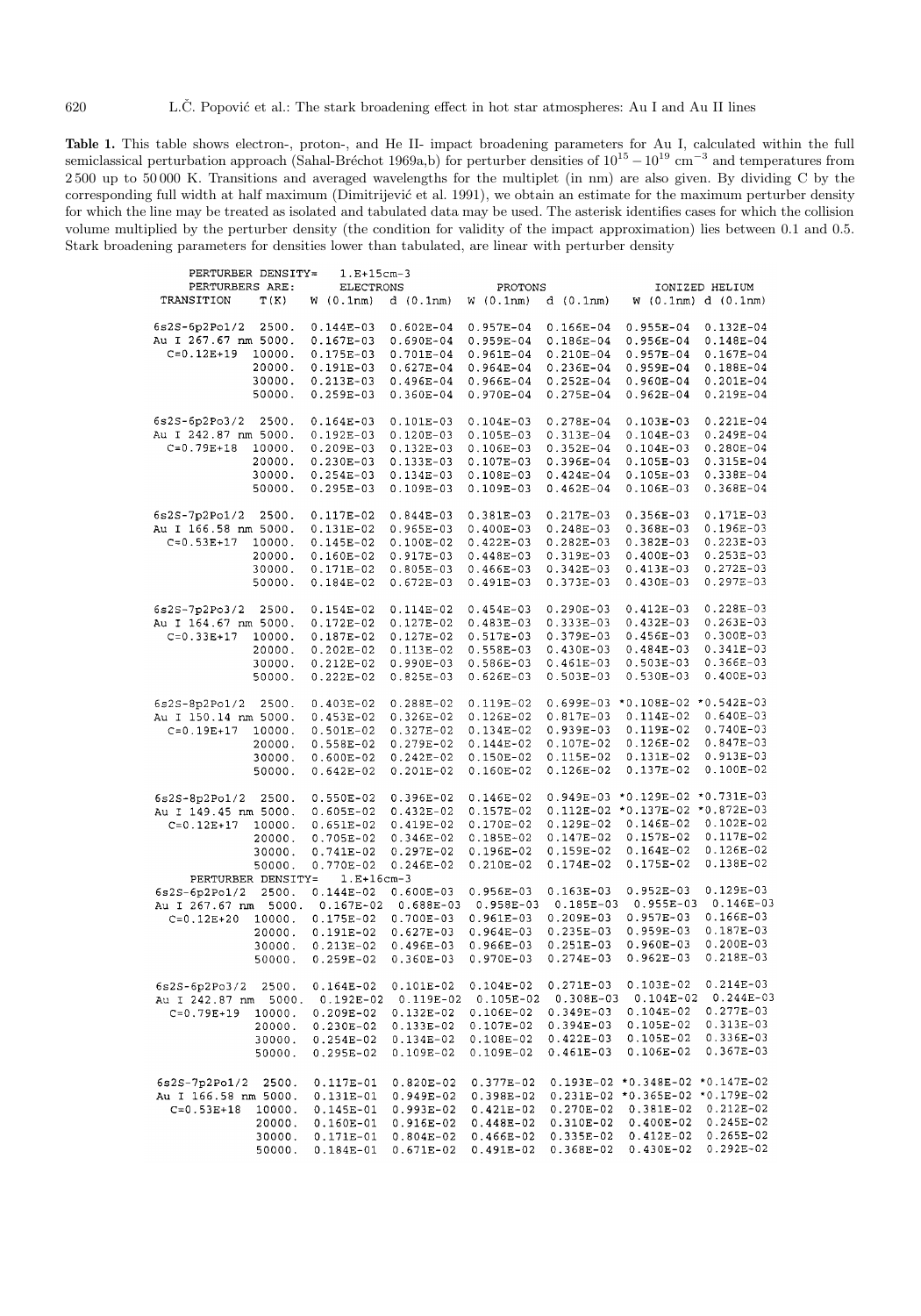**Table 1.** continued

| 6s2S-7p2Po3/2<br>2500.<br>Au I 164.67 nm 5000.<br>$C = 0.33E + 18$<br>10000.<br>20000.<br>30000.<br>50000.   | $0.154E - 01$<br>$0.172E - 01$<br>$0.187E-01$<br>$0.202E - 01$<br>$0.212E-01$<br>$0.222E-01$ | $0.111E-01$<br>$0.124E - 01$<br>$0.126E - 01$<br>$0.113E-01$<br>$0.989E-02$<br>$0.824E - 02$ | $0.449E-02$<br>$0.481E-02$<br>$0.516E-02$<br>$0.558E-02$<br>$0.586E-02$<br>$0.626E-02$                                                                                                                                                                    | $0.360E-02$<br>$0.416E-02$<br>$0.450E-02$<br>$0.494E-02$ | $0.253E-02$ * 0.403E-02 * 0.190E-02<br>$0.306E-02$ * 0.429E-02 * 0.236E-02<br>$0.454E-02$<br>$0.483E-02$<br>$0.503E-02$<br>$0.530E - 02$ | $0.281E-02$<br>$0.327E-02$<br>$0.355E-02$<br>$0.391E-02$ |
|--------------------------------------------------------------------------------------------------------------|----------------------------------------------------------------------------------------------|----------------------------------------------------------------------------------------------|-----------------------------------------------------------------------------------------------------------------------------------------------------------------------------------------------------------------------------------------------------------|----------------------------------------------------------|------------------------------------------------------------------------------------------------------------------------------------------|----------------------------------------------------------|
| $6s2S-8p2Po1/2$<br>2500.<br>Au I 150.14 nm 5000.<br>$C = 0.19E + 18$<br>10000.<br>20000.<br>30000.<br>50000. | $0.403E-01$<br>$0.453E-01$<br>$0.501E-01$<br>$0.558E - 01$<br>$0.600E-01$<br>$0.642E - 01$   | $0.200E-01$                                                                                  | $0.272E-01 * 0.114E-01 * 0.534E-02$<br>$0.317E-01 * 0.124E-01 * 0.700E-02$<br>$0.326E-01$ *0.134E-01 *0.857E-02 *0.118E-01 *0.658E-02<br>$0.277E-01$ *0.144E-01 *0.101E-01 *0.126E-01 *0.789E-02<br>0.241E-01 *0.150E-01 *0.110E-01 *0.131E-01 *0.865E-02 | $0.159E-01$ $0.122E-01$ $*0.137E-01$ $*0.964E-02$        |                                                                                                                                          |                                                          |
| $6s2S-8p2Po1/2$<br>2500.<br>Au I 149.45 nm 5000.<br>$C = 0.12E + 18$<br>10000.<br>20000.<br>30000.<br>50000. | $0.550E-01$<br>$0.604E-01$<br>$0.651E-01$<br>$0.705E - 01$<br>$0.741E - 01$<br>$0.770E - 01$ | $0.369E - 01$                                                                                | $0.414E-01 * 0.155E-01 * 0.926E-02$<br>$0.418E-01 * 0.169E-01 * 0.116E-01$<br>0.345E-01 *0.185E-01 *0.138E-01 *0.157E-01 *0.107E-01<br>$0.296E-01$ *0.195E-01 *0.151E-01 *0.164E-01 *0.118E-01<br>0.246E-01 *0.210E-01 *0.168E-01 *0.174E-01 *0.132E-01   |                                                          |                                                                                                                                          |                                                          |
| PERTURBER DENSITY=<br>$6s2S-6p2Po1/2$<br>2500.                                                               | $1.E+17cm-3$<br>$0.144E-01$                                                                  | $0.590E-02$                                                                                  | $0.942E-02$                                                                                                                                                                                                                                               | $0.153E-02$                                              | 0.926E-02                                                                                                                                | $0.119E-02$                                              |
| Au I 267.67 nm 5000.                                                                                         | $0.167E-01$                                                                                  | $0.681E - 02$                                                                                | $0.953E-02$                                                                                                                                                                                                                                               | $0.178E - 02$                                            | $0.946E-02$                                                                                                                              | $0.140E-02$                                              |
| $C = 0.12E + 21$<br>10000.                                                                                   | $0.175E-01$                                                                                  | $0.696E - 02$                                                                                | $0.959E-02$                                                                                                                                                                                                                                               | $0.204E-02$                                              | $0.953E-02$                                                                                                                              | $0.161E-02$                                              |
| 20000.                                                                                                       | $0.191E-01$                                                                                  | $0.625E-02$                                                                                  | $0.963E-02$                                                                                                                                                                                                                                               | $0.231E-02$                                              | $0.957E-02$                                                                                                                              | $0.183E-02$                                              |
| 30000.                                                                                                       | $0.213E-01$                                                                                  | $0.495E-02$                                                                                  | $0.966E-02$                                                                                                                                                                                                                                               | $0.249E-02$                                              | $0.959E-02$                                                                                                                              | $0.197E-02$                                              |
| 50000.                                                                                                       | $0.259E-01$                                                                                  | $0.360E - 02$                                                                                | $0.970E-02$                                                                                                                                                                                                                                               | $0.272E-02$                                              | $0.961E-02$                                                                                                                              | $0.216E-02$                                              |
| $6s2S-6p2Po3/2$<br>2500.                                                                                     | $0.164E-01$                                                                                  | $0.984E-02$                                                                                  | $0.102E - 01$                                                                                                                                                                                                                                             | $0.248E-02$                                              | $0.993E-02$                                                                                                                              | $0.191E-02$                                              |
| Au I 242.87 nm 5000.                                                                                         | $0.192E-01$                                                                                  | $0.118E - 01$                                                                                | $0.104E - 01$                                                                                                                                                                                                                                             | $0.292E-02$                                              | $0.102E-01$                                                                                                                              | $0.228E-02$                                              |
| $C = 0.79E + 20$<br>10000.                                                                                   | $0.209E-01$                                                                                  | $0.131E - 01$                                                                                | $0.105E - 01$                                                                                                                                                                                                                                             | $0.338E-02$                                              | $0.104E-01$                                                                                                                              | $0.266E-02$                                              |
| 20000.                                                                                                       | $0.230E - 01$                                                                                | $0.132E - 01$                                                                                | $0.107E-01$                                                                                                                                                                                                                                               | 0.386E-02                                                | $0.105E-01$                                                                                                                              | $0.305E - 02$                                            |
| 30000.                                                                                                       | $0.254E - 01$                                                                                | $0.134E - 01$                                                                                | $0.108E - 01$                                                                                                                                                                                                                                             | $0.416E-02$                                              | $0.105E-01$                                                                                                                              | $0.329E-02$                                              |
| 50000.                                                                                                       | $0.295E - 01$                                                                                | $0.109E - 01$                                                                                | $0.109E-01$                                                                                                                                                                                                                                               | $0.456E - 02$                                            | $0.106E-01$                                                                                                                              | $0.362E - 02$                                            |
| $6s2S-7p2Po1/2$<br>2500.                                                                                     | 0.117                                                                                        | $0.745E - 01$                                                                                |                                                                                                                                                                                                                                                           |                                                          |                                                                                                                                          |                                                          |
| Au I 166.58 nm 5000.                                                                                         | 0.131                                                                                        |                                                                                              | 0.896E-01 *0.383E-01 *0.178E-01                                                                                                                                                                                                                           |                                                          |                                                                                                                                          |                                                          |
| $C = 0.53E + 19$<br>10000.                                                                                   | 0.145                                                                                        |                                                                                              | $0.954E-01 * 0.416E-01 * 0.232E-01$                                                                                                                                                                                                                       |                                                          |                                                                                                                                          |                                                          |
| 20000.                                                                                                       | 0.160                                                                                        |                                                                                              | $0.895E-01 * 0.446E-01 * 0.284E-01 * 0.396E-01 * 0.218E-01$                                                                                                                                                                                               |                                                          |                                                                                                                                          |                                                          |
| 30000.                                                                                                       | 0.171                                                                                        |                                                                                              | $0.794E-01 * 0.465E-01 * 0.313E-01 * 0.411E-01 * 0.243E-01$                                                                                                                                                                                               |                                                          |                                                                                                                                          |                                                          |
| 50000.                                                                                                       | 0.184                                                                                        |                                                                                              | 0.669E-01 *0.491E-01 *0.351E-01 *0.429E-01 *0.275E-01                                                                                                                                                                                                     |                                                          |                                                                                                                                          |                                                          |
| $6s2S-7p2Po3/2$<br>2500.                                                                                     | 0.153                                                                                        | $0.986E - 01$                                                                                |                                                                                                                                                                                                                                                           |                                                          |                                                                                                                                          |                                                          |
| Au I 164.67 nm 5000.                                                                                         | 0.172                                                                                        | 0.116                                                                                        |                                                                                                                                                                                                                                                           |                                                          |                                                                                                                                          |                                                          |
| $C = 0.33E + 19$<br>10000.                                                                                   | 0.187                                                                                        | 0.120                                                                                        |                                                                                                                                                                                                                                                           | *0.510E-01 *0.301E-01                                    |                                                                                                                                          |                                                          |
| 20000.                                                                                                       | 0.202                                                                                        | 0.109                                                                                        |                                                                                                                                                                                                                                                           | *0.556E-01 *0.374E-01                                    |                                                                                                                                          |                                                          |
| 30000.                                                                                                       | 0.212                                                                                        |                                                                                              | $0.973E-01$ *0.585E-01 *0.415E-01 *0.500E-01 *0.321E-01                                                                                                                                                                                                   |                                                          |                                                                                                                                          |                                                          |
| 50000.                                                                                                       | 0.222                                                                                        |                                                                                              | 0.821E-01 *0.625E-01 *0.468E-01 *0.529E-01 *0.365E-01                                                                                                                                                                                                     |                                                          |                                                                                                                                          |                                                          |
|                                                                                                              |                                                                                              |                                                                                              |                                                                                                                                                                                                                                                           |                                                          |                                                                                                                                          |                                                          |
| $6s2S-8p2Po1/2$                                                                                              | $2500. *0.401$                                                                               | $*0.219$                                                                                     |                                                                                                                                                                                                                                                           |                                                          |                                                                                                                                          |                                                          |
| Au I 150.14 nm 5000.                                                                                         | 0.452                                                                                        | 0.279                                                                                        |                                                                                                                                                                                                                                                           |                                                          |                                                                                                                                          |                                                          |
| $C = 0.19E + 19$<br>10000.                                                                                   | 0.501                                                                                        | 0.297                                                                                        |                                                                                                                                                                                                                                                           |                                                          |                                                                                                                                          |                                                          |
| 20000.                                                                                                       | 0.558                                                                                        | 0.259                                                                                        |                                                                                                                                                                                                                                                           |                                                          |                                                                                                                                          |                                                          |
| 30000.<br>50000.                                                                                             | 0.600<br>0.642                                                                               | 0.230<br>0.196                                                                               |                                                                                                                                                                                                                                                           |                                                          |                                                                                                                                          |                                                          |
|                                                                                                              |                                                                                              |                                                                                              |                                                                                                                                                                                                                                                           |                                                          |                                                                                                                                          |                                                          |
| $6s2S-8p2Po1/2$<br>2500.                                                                                     | $*0.545$                                                                                     | $*0.279$                                                                                     |                                                                                                                                                                                                                                                           |                                                          |                                                                                                                                          |                                                          |
| Au I 149.45 nm 5000.                                                                                         | $*0.602$                                                                                     | $*0.350$                                                                                     |                                                                                                                                                                                                                                                           |                                                          |                                                                                                                                          |                                                          |
| $C = 0.12E + 19$<br>10000.                                                                                   | 0.649                                                                                        | 0.369                                                                                        |                                                                                                                                                                                                                                                           |                                                          |                                                                                                                                          |                                                          |
| 20000.                                                                                                       | 0.704                                                                                        | 0.315                                                                                        |                                                                                                                                                                                                                                                           |                                                          |                                                                                                                                          |                                                          |
| 30000.                                                                                                       | 0.740                                                                                        | 0.278                                                                                        |                                                                                                                                                                                                                                                           |                                                          |                                                                                                                                          |                                                          |
| 50000.                                                                                                       | 0.769                                                                                        | 0.239                                                                                        |                                                                                                                                                                                                                                                           |                                                          |                                                                                                                                          |                                                          |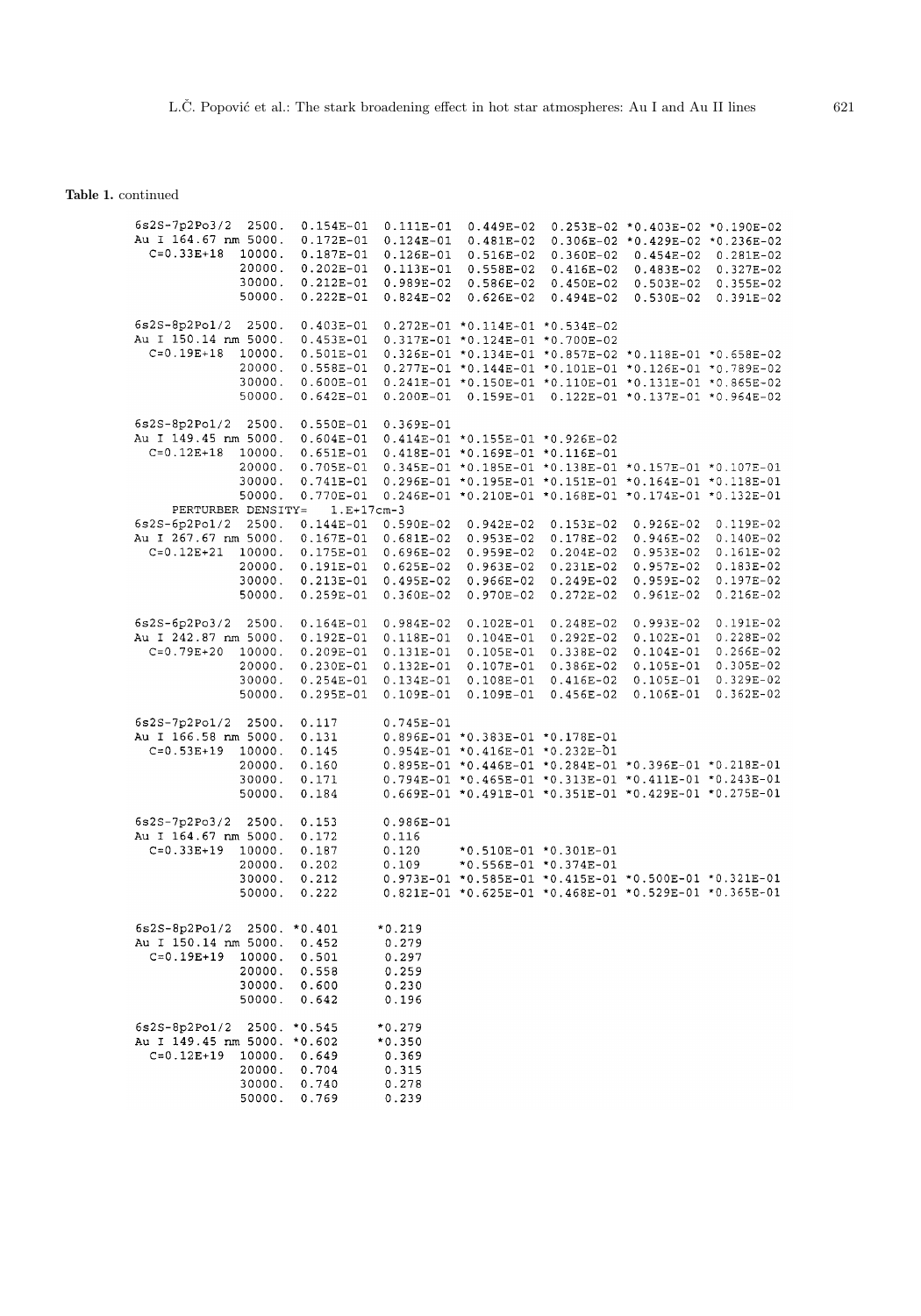**Table 1.** continued

| PERTURBER DENSITY=                                                                                                                                                 | $1.E+18cm-3$                                                                                                       |                                                                                                                                                                                                                                                                                                                            |                                                                                                     |             |                                             |
|--------------------------------------------------------------------------------------------------------------------------------------------------------------------|--------------------------------------------------------------------------------------------------------------------|----------------------------------------------------------------------------------------------------------------------------------------------------------------------------------------------------------------------------------------------------------------------------------------------------------------------------|-----------------------------------------------------------------------------------------------------|-------------|---------------------------------------------|
| $6s2S-6p2Po1/2$<br>2500.<br>0.144<br>Au I 267.67 nm 5000.<br>0.167<br>$C = 0.12E + 22$<br>0.175<br>10000.<br>20000.<br>0.191<br>30000.<br>0.213<br>50000.<br>0.259 |                                                                                                                    | 0.561E-01 *0.810E-01 *0.124E-01 *0.676E-01 *0.903E-02<br>$0.661E-01 * 0.906E-01 * 0.157E-01 * 0.852E-01 * 0.119E-01$<br>$0.681E-01$ 0.942E-01 0.189E-01 *0.920E-01 *0.146E-01<br>$0.614E-01$ 0.957E-01 0.221E-01 *0.946E-01 *0.173E-01<br>$0.487E-01$ 0.963E-01 0.240E-01 0.953E-01<br>$0.356E-01$ $0.968E-01$ $0.266E-01$ |                                                                                                     | $0.958E-01$ | $0.189E-01$<br>$0.210E-01$                  |
| $6s2S-6p2Po3/2 2500.$<br>0.163<br>Au I 242.87 nm 5000.<br>0.192<br>$C=0.79E+21$ 10000.<br>0.209<br>20000.<br>0.230<br>30000. 0.254<br>50000. 0.295                 | 0.113<br>0.128<br>0.130<br>0.132<br>0.108                                                                          | 0.913E-01 *0.835E-01 *0.178E-01 *0.657E-01 *0.121E-01<br>*0.974E-01 *0.243E-01 *0.892E-01 *0.179E-01<br>$*0.103$<br>0.106<br>0.107<br>0.109                                                                                                                                                                                | *0.303E-01 *0.990E-01 *0.231E-01<br>$0.361E-01 * 0.103$<br>$0.395E-01 * 0.104$<br>$0.440E-01$ 0.106 |             | $*0.280E-01$<br>$*0.309E-01$<br>$0.346E-01$ |
| 6s2S-7p2Po1/2 2500. * 1.14<br>Au I 166.58 nm 5000.<br>$C = 0.53E + 20$<br>10000.<br>1.59<br>20000.<br>30000. 1.70<br>50000.                                        | $*0.497$<br>1.30<br>0.721<br>1.44<br>0.830<br>0.807<br>0.729<br>1.84<br>0.616                                      |                                                                                                                                                                                                                                                                                                                            |                                                                                                     |             |                                             |
| $6s2S-7p2Po3/2$ 2500. * 1.47<br>Au I 164.67 nm 5000. * 1.69<br>$C=0.33E+20$ 10000.<br>20000. 2.01<br>2.11<br>30000.<br>50000.                                      | $*0.581$<br>$*0.872$<br>1.85<br>0.994<br>0.949<br>0.847<br>2.21<br>0.734                                           |                                                                                                                                                                                                                                                                                                                            |                                                                                                     |             |                                             |
| 6s2S-8p2Po1/2 2500.<br>Au I 150.14 nm 5000.<br>$C=0.19E+20$ 10000. * 4.69<br>$20000. * 5.37$<br>$30000. * 5.82$<br>$50000. * 6.29$                                 | $*2.05$<br>$*1.94$<br>$*1.76$<br>$*1.59$                                                                           |                                                                                                                                                                                                                                                                                                                            |                                                                                                     |             |                                             |
| 6s2S-8p2Po1/2 2500.<br>Au I 149.45 nm 5000.<br>$C = 0.12E + 20$<br>10000.<br>$20000. * 6.45$<br>$30000. * 6.92$<br>$50000. * 7.32$                                 | $*2.12$<br>$*1.93$<br>$*1.80$                                                                                      |                                                                                                                                                                                                                                                                                                                            |                                                                                                     |             |                                             |
| PERTURBER DENSITY=<br>6s2S-6p2Pol/2 2500.<br>Au I 267.67 nm 5000.<br>$C = 0.12E + 23$<br>10000.<br>20000.<br>30000.<br>50000.                                      | $1.E+19cm-3$<br>1.40<br>0.468<br>1.66<br>0.595<br>1.75<br>0.634<br>1.91<br>0.581<br>2.13<br>0.459<br>2.59<br>0.336 | *0.898<br>$*0.930$<br>$*0.953$                                                                                                                                                                                                                                                                                             | *0.188<br>$*0.214$<br>*0.245                                                                        |             |                                             |
| $6s2S-6p2Po3/2$<br>2500.<br>Au I 242.87 nm 5000.<br>$C = 0.79E + 22$<br>10000.<br>20000.<br>30000.<br>50000.                                                       | 1.59<br>0.688<br>1.90<br>0.966<br>2.09<br>1.16<br>2.30<br>1.22<br>2.54<br>1.25<br>2.95<br>1.03                     | $*1.03$<br>$*1.07$                                                                                                                                                                                                                                                                                                         | *0.331<br>$*0.390$                                                                                  |             |                                             |
| $6s2S-7p2Po1/2$<br>2500.<br>Au I 166.58 nm 5000.<br>$C = 0.53E + 21$<br>$10000. * 12.1$<br>20000. * 14.4<br>$30000. * 15.8$<br>$50000. * 17.4$                     | $*4.30$<br>$* 5.20$<br>$*4.90$<br>$*4.60$                                                                          |                                                                                                                                                                                                                                                                                                                            |                                                                                                     |             |                                             |